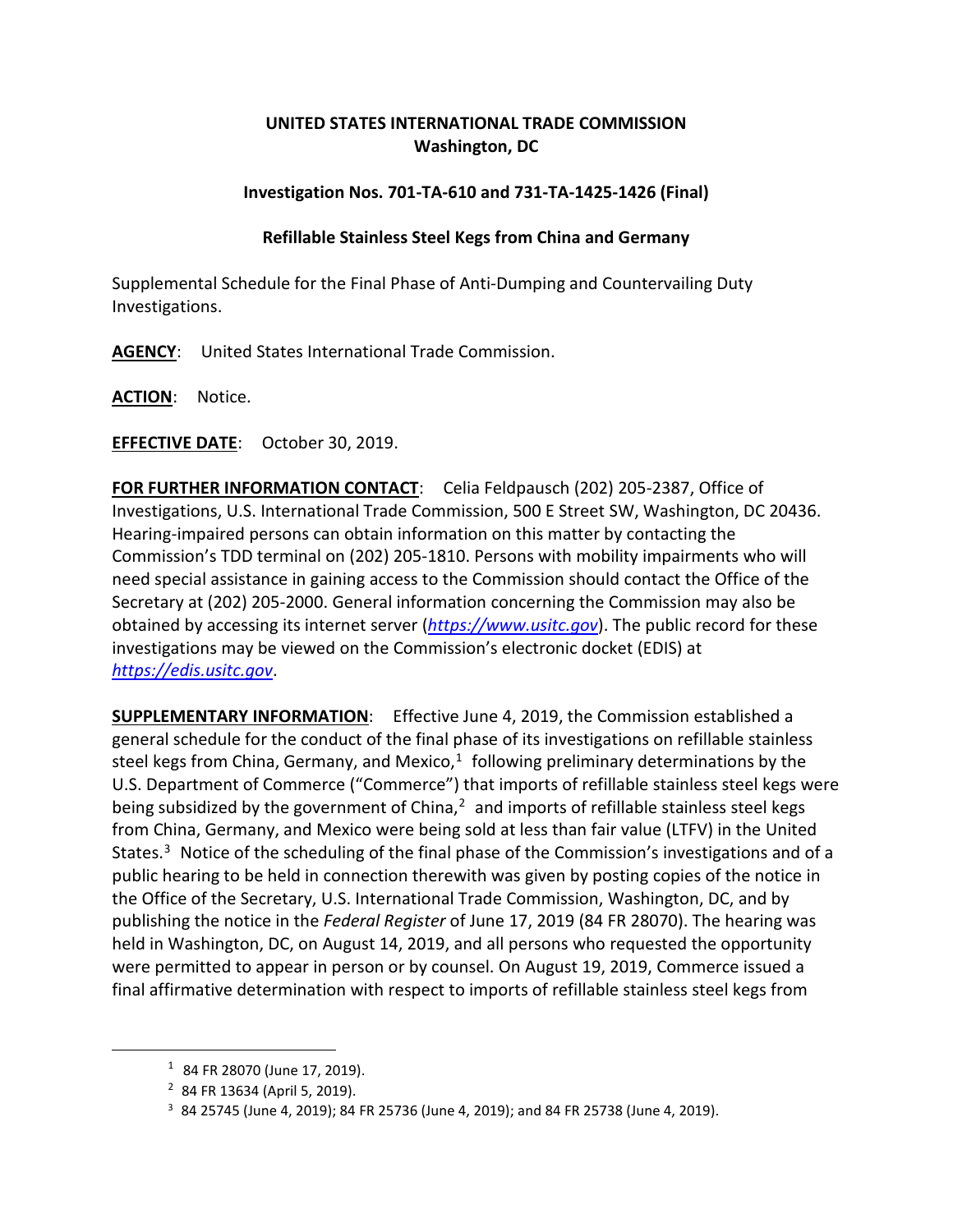Mexico. [4](#page-1-0) The Commission issued its final affirmative determination regarding LTFV imports from Mexico on October 3, 2019 (84 FR 54174, October 9, 2019).

On October 24, 2019, Commerce issued its final affirmative determination that imports of refillable stainless steel kegs were being subsidized by the government of China, $5$  and imports of refillable stainless steel kegs from China and Germany were being sold at LTFV in the United States.<sup>[6](#page-1-2)</sup> Accordingly, the Commission currently is issuing a supplemental schedule for its antidumping and countervailing duty investigations on imports of refillable stainless steel kegs from China and Germany.

This supplemental schedule is as follows: the deadline for filing supplemental party comments on Commerce's final antidumping and countervailing duty determinations is November 8, 2019. Supplemental party comments may address only Commerce's final antidumping and countervailing duty determinations regarding imports of refillable stainless steel kegs from China and Germany. These supplemental final comments may not contain new factual information and may not exceed five (5) pages in length. The supplemental staff report in the final phase of these investigations regarding subject imports from China and Germany will be placed in the nonpublic record on November 18, 2019; and a public version will be issued thereafter.

For further information concerning these investigations see the Commission's notice cited above and the Commission's Rules of Practice and Procedure, part 201, subparts A and B (19 CFR part 201), and part 207, subparts A and C (19 CFR part 207).

Additional written submissions to the Commission, including requests pursuant to section 201.12 of the Commission's rules, shall not be accepted unless good cause is shown for accepting such submissions, or unless the submission is pursuant to a specific request by a Commissioner or Commission staff.

In accordance with sections 201.16(c) and 207.3 of the Commission's rules, each document filed by a party to the investigations must be served on all other parties to the investigations (as identified by either the public or BPI service list), and a certificate of service must be timely filed. The Secretary will not accept a document for filing without a certificate of service.

<span id="page-1-2"></span><span id="page-1-1"></span><span id="page-1-0"></span> $\overline{a}$ 

<sup>4</sup> 84 FR 42894 (August 19, 2019).

<sup>5</sup> 84 FR 57005 (October 24, 2019).

<sup>6</sup> 84 FR 57010 (October 24, 2019) and 84 FR 57008 (October 24, 2019).